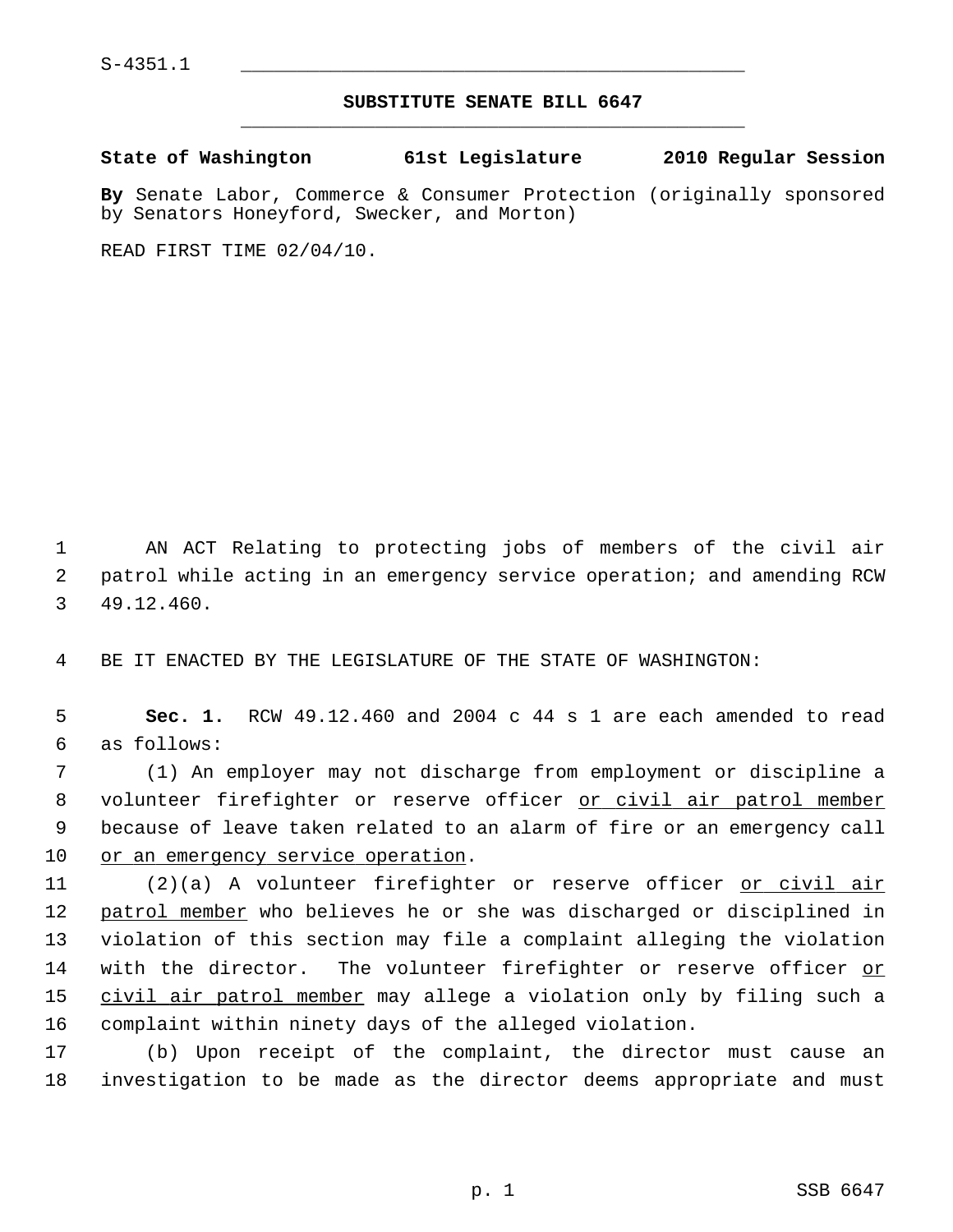1 determine whether this section has been violated. Notice of the 2 director's determination must be sent to the complainant and the 3 employer within ninety days of receipt of the complaint.

 4 (c) If the director determines that this section was violated and 5 the employer fails to reinstate the employee or withdraw the 6 disciplinary action taken against the employee, whichever is 7 applicable, within thirty days of receipt of notice of the director's 8 determination, the volunteer firefighter or reserve officer or civil 9 air patrol member may bring an action against the employer alleging a 10 violation of this section and seeking reinstatement or withdrawal of 11 the disciplinary action.

12 (d) In any action brought under this section, the superior court 13 shall have jurisdiction, for cause shown, to restrain violations under 14 this section and to order reinstatement of the employee or withdrawal 15 of the disciplinary action.

16 (3) For the purposes of this section:

17 (a) "Alarm of fire or emergency call" means responding to, working 18 at, or returning from a fire alarm or an emergency call, but not 19 participating in training or other nonemergency activities.

20 (b) "Civil air patrol member" means a person who is a member of the 21 Washington wing of the civil air patrol.

22 (c) "Emergency service operation" means the following operations of 23 the civil air patrol:

24 (i) Search and rescue missions designated by the air force rescue 25 coordination center;

26 (ii) Disaster relief, when requested by the federal emergency 27 management agency or the department of homeland security;

28 (iii) Humanitarian services, when requested by the federal 29 emergency management agency or the department of homeland security;

30 (iv) United States air force support designated by the first air 31 force; and

32 (v) Counterdrug missions.

33 (d) "Employer" means an employer who had twenty or more full-time 34 equivalent employees in the previous year.

35  $((\text{+e})^{\circ})$  (e) "Reinstatement" means reinstatement with back pay, 36 without loss of seniority or benefits, and with removal of any related 37 adverse material from the employee's personnel file, if a file is 38 maintained by the employer.